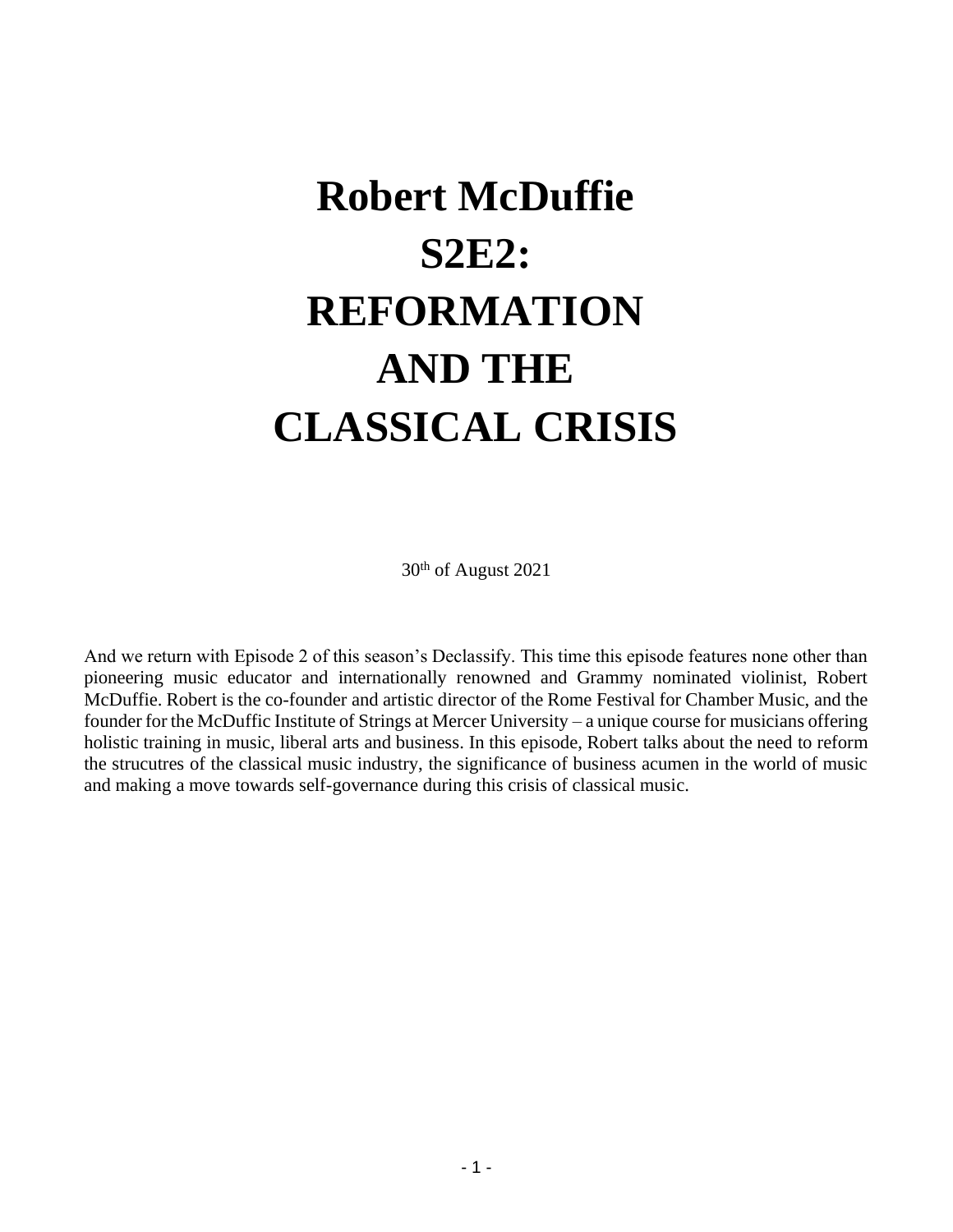#### **Victoria Pham**

Hello hello and welcome back to another episode of this season's Declassify podcast. And today's episode is one that I'm very excited (and admittedly very nervous for) as I welcome our first non-Aussie guest. I am very pleased to introduce today's guest – internationally renowned and Grammy nominated violnist, Robert McDuffie. Robert has appeared as a soloist with the world's most foremost orchestras and is the founder for both the Rome Chamber Music Festival in Italy and the Robert McDuffie Center for Strings at Mercer University. He gave the world premiere of Philip Glass' Concerto No. 2 "The American Four Seasons' and Mills' Concerto for Violin, Rock Band and String Orchestra, and has toured the US and world with several premieres of key contemporary American works. Additionally, he has recorded a enormous variety of violin concertos including works by Bernstein, Glass, Adams, Barber and Mendelssohn. And with that, it is an absolute pleasure for me to welcome Robert McDuffie! Thank you so much for making the time to speak with me as part of the podcast, I really appreciate that.

#### **Robert McDuffie** 07:40

Oh, it's my pleasure. I've read about you. And Chris told me about you. And you're doing good work. And congratulations.

#### **Victoria Pham** 07:48

Thank you very much. I hope I somehow live up to that. Well, in that case, I can jump right in. Normally, it's always such a struggle to write and ask the first question and in your case, I think I've actually failed to devise one. So I'm going to jump straight into one that might open the doorway to discussing various issues about the classical music industry. So my first question is, what do you believe that music, classical music in particular means in contemporary society?

#### **Robert McDuffie** 08:51

Yeah, you went deep with that, when didn't you? Well, of course, I could, I could, I could use all the cliches that feed your soul that you know, children listening to classical music become more civil. They listened when adults speak I mean, those are all good talking, you know, talking points, but I think classical music and the term classical music is is kind of a misnomer, I think in these in these days as well, but we're kind of stuck with it. So I think we're gonna have to keep using that. You know, that term. I think as society shifts, classical music has got to reach out to the wider and larger culture. I think that is the that is the if we don't use our skills, and our and our love for for our art to connect to a larger culture than where then we will have failed, I think. I think we're really struggling to to be relevant. The stays in society. So I think the best thing I can say about music in general is that it's a great music can heal. I think that's, I think when they're difficult times, we turn to, to meaningful music I think of Samuel Samuel Barber's Adagio for Strings at JFK 's funeral. I've been doing several concerts with Anna did Anna Deavere Smith, as she recites a letter from Birmingham Jail, and she's an activist, and, and she believes that music can heal words matter actions count. So I think we're healers in some way without sounding too self aggrandizing. And, but if we don't, but if we stay in if we stay in a bubble, I think we're going to, we're going to become even more irrelevant than we are now.

#### **Victoria Pham** 10:57

I was actually having a conversation not too long ago with a lot of my friends who are not classical musicians, or people who regularly attend anything that's related to classical music, and they have the presumption, or they believe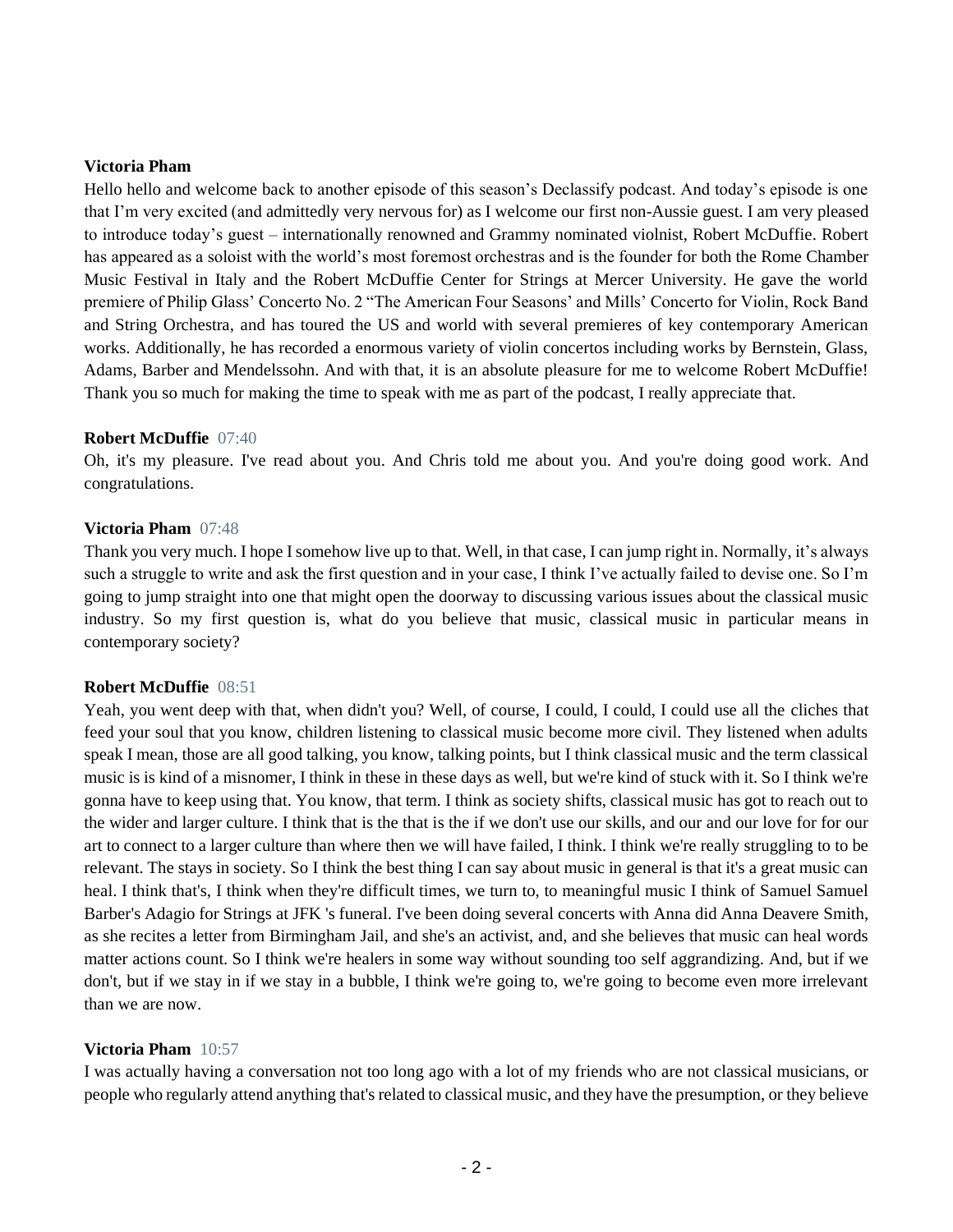that most of classical music is kind of like a heritage art form, that it's replaying of historical collections rather than anything that is contemporary. And coming from me, as someone who's been trained in classical music, I can understand where I'm from. In Australia, we don't have such a huge track record of commissioning new music so the idea of hearing music from someone who has composed it, who is living seems so out of place for a lot of people that I've encountered who don't know too much about the classical music world. Is commissioning and performing contemporary work, perhaps, one method into getting a larger audience to attend?

# **Robert McDuffie** 11:50

So I have a I have a music festival in Italy, and I joke that the subtitle should be, will never punish the audience. Yes, commissioning is hugely important, but I, when I came out of Juilliard, I, I felt that it was my duty, I was waving the flag for American composers, it was my duty to, to, you know, to support them, and it didn't really matter if they spoke to me personally, at that time, I just felt it was just the, you know, the right thing to do. Is that is that become older? You Yes, I want to absolutely want want to connect with living American composers, especially for me, but not just for the sake of doing it. I mean, it's, it really has to be something so personal. And, and has to has, it has to speak obviously, speak to me, but but many times, I just put myself in the audience's situation, I don't. I don't want to be told what's good. You know, I want to I want to experience it without anybody telling me beforehand that it's an important work of an important composer. I think that's our duty is just to come out and leave it up to the, you know, leave it up to the audience. I remember playing a piece by Tobias picker once at at the University of Georgia, and that invited a couple of friends, non musicians with whom I grew up. And they end before the piece is a great piece, by the way. So this is a very important piece by a very important American composer Tobias picker. And then I played it, and it was it was successful, but they came backstage and said, Who are you to tell us that it's important that it's that he's an important isn't isn't enough to us? Shouldn't? We? Should? I mean, if we don't like it? Does that make us stupid? I mean, that's, there's so much. Yeah, I think there's there's fear with classical music. Public. You know, when do you clap? A lot of these composers names or names, you can't even pronounce musicians out there and white tie and tails. I mean, my lord.

#### 14:08

You know,

#### **Robert McDuffie** 14:10

it's, it's really we have to, we do have to make our art more contemporary. And, and to the extent that we, that we speak through living composers is great, I certainly don't want to stop playing the music of dead white European males. I mean, those are the great composers for a reason. But that's that should be That should be our North Star as we as we go to the next level.

#### **Victoria Pham** 14:41

I mean, you mentioned the the whites and black tails. Sometimes I feel like the kind of procedure involved in classical music in it unintentionally, ostracises people, right? Sometimes I don't even know when to clap. After wait for someone else to start the round.

#### **Robert McDuffie** 14:55

Just Clap, clap, whatever. I've been doing these concerts. with Mike Mills, one of the founders of the rock band REM, and he wrote a concerto for violin and muck band, he did a beautiful job. And he speaks beforehand and said, Listen, clap when you feel like clapping. Just do it. If you want to yell, yell, I mean, we love it. So just go ahead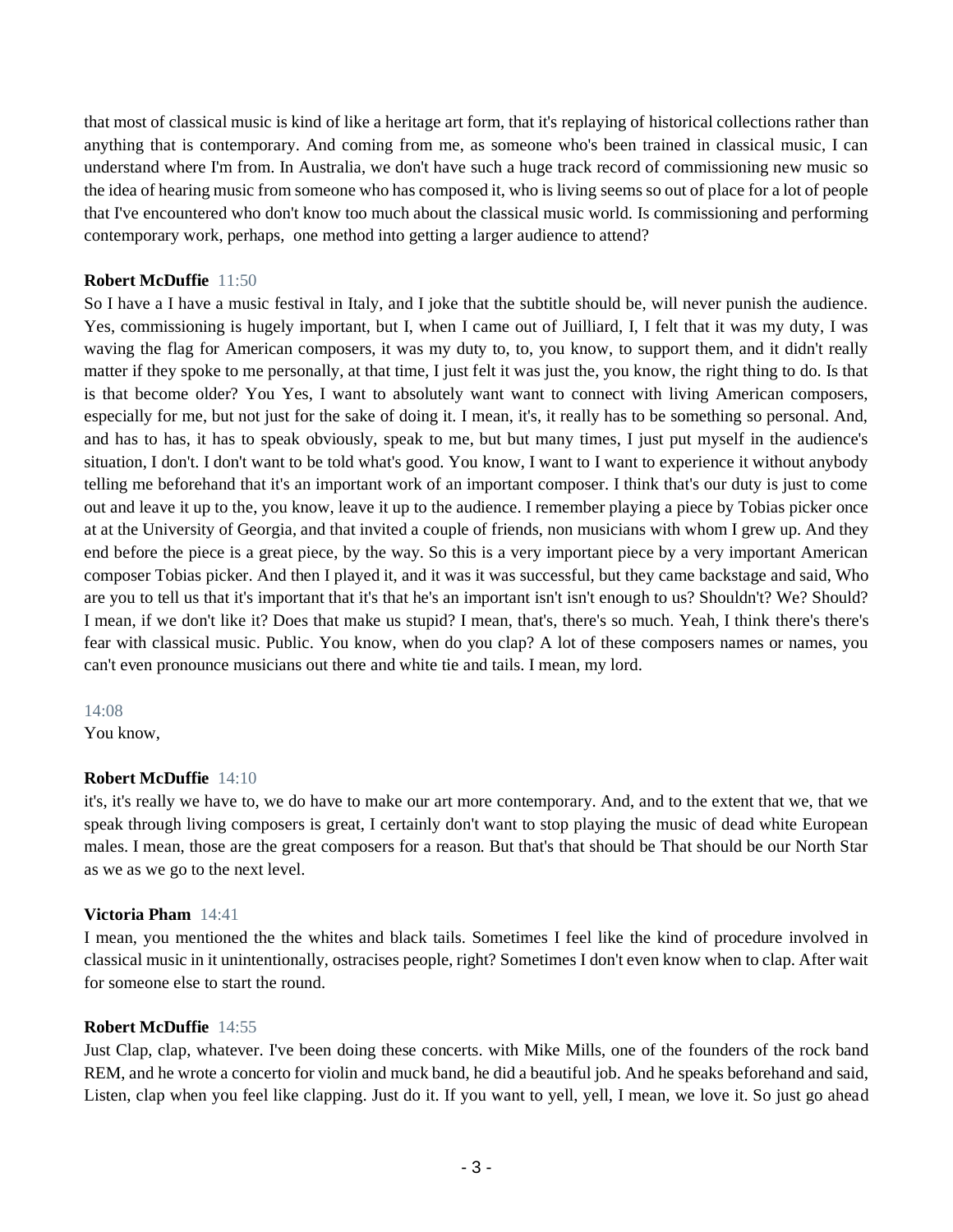and do it. So it certainly has. You know, it's I think that's all softened me up a little bit. So I would, I would encourage anyone to clap whenever they feel like

# **Victoria Pham** 15:28

excellent advice. I'm gonna take that on board the next time I go to a concert. Well, I was wondering, then, now that you've mentioned, Mills, and him speaking to the audience, I've rarely had the chance, every time I go to see an orchestral performance or an opera or something like that. Very rarely do I actually get to engage with the musicians on the stage? beyond them being in the orchestra pit or the orchestra? Do you think perhaps there could be kind of a fourth will break down if we got more engagement with the musicians themselves? And that we got to hear their voices beyond the instruments?

# **Robert McDuffie** 16:02

Yes, I enjoy talking from the stage as some musicians who just don't talk very well, and they should keep playing. But there are musicians who are who are very, you know, articulate and, and entertaining at the same time. And I think those those are the ones that should be identified to bring to bring our music even, you know, even further, I just yeah, I mean, I think if you're, if you have a talent of speaking in front of an audience's as well as playing in front of an audience, that'll that'll most likely help you get your get your point across. But sometimes music is so you know, so powerful. I mean, I fell in love with the violin. Eight years after I'd started playing the violin, I never loved it. I hated the practice. My mother made me practice. But it was Itzhak Perlman, who came to my little town and Georgia. He never said a word, he just started playing. And it just, it just killed me. And sometimes music is so powerful, you don't need words. But there there are, there are historical references that may be relevant to the piece you're playing. And if and if it's the right thing to do, then absolutely, you should do it. Again, not just get for the sake of speaking, just do it when it's, you know, when it works.

#### **Victoria Pham** 17:32

Sometimes it's nice to get a chance to hear some storytelling behind behind the piece.

#### **Robert McDuffie** 17:36

I agree. I agree. I mean, if you if, if you see the, if you can experience the person behind the music behind the performer. Obviously, that's a that is a wonderful thing. I mean, many orchestras have after concert talks with with members of the orchestra, and many times pre concert talks as well, I prefer the post concert talks. You know, I'd rather practice and see if I'm, my fingers are moving. Before before I play, but but I think all of that is is is hugely important to not only sustain your audience, but to build audiences as well.

#### **Victoria Pham** 18:16

But in order to build a brand new audience, say for something that is often the face of classical music, like an orchestra, I imagine that's what most people the public would imagine. Do you think there is room to change? How music is gate kept? Getting kept? I suppose?

#### **Robert McDuffie** 18:34

Absolutely. And I can only speak. I mean, since I've spent a large part of my time in America and know the American orchestral scene a little more than the Australian or European. But um, yes, I think I personally believe that musicians should be the ones who determine how their music is played and heard, I think once musicians are, have have a healthy fear. Not depending on anyone else, but their success. But when they're responsible for their own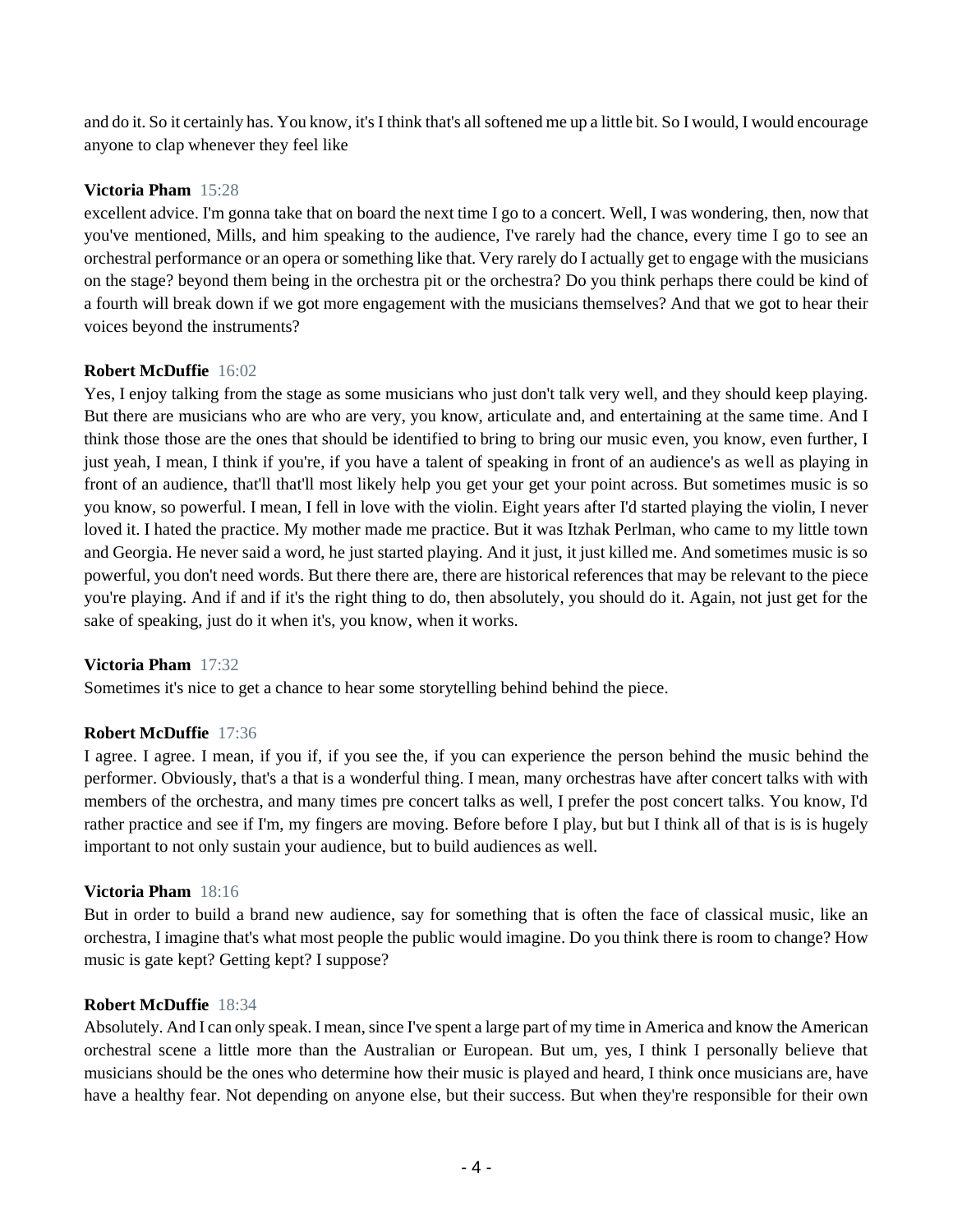success. They'll they'll make the right decisions. They will, their livelihood depends on it. And, and that's why I feel that in America, at least we should look at maybe the Vienna Philharmonic model where the musicians run the show, obviously patronage, philanthropy and patronage is totally different here in the states and that has to be factored in but but but I think musicians and board members, the ones who contribute to their cultural institution should be equal partners in governance. I think that's the I think that will that will go a long way towards fixing what's what's wrong with classical music in America. When you're when you're literally when you're when your livelihood is on the line, you'll start making the right decisions in order to survive. And I think it's the musicians who have to have more of a say, again, in how their music is played and how their music is heard. Do you think that in terms of moving towards this kind of more equal governance model, that the musicians themselves should occupy some of the positions that are, say, on the board, who I think often determine what happens in terms of programming and seasons? Well, I think in America, the board, I think board members are the good guys here, board members are our, I mean, they invest, they're not paid to be on the board as corporate board members are. They, they get a lot of money, I mean, some they have a minimum of sometimes 10 \$20,000 a year, to contribute to contribute, they trust that they should trust that the that the mission is being carried out by management, my wish my king for a day, which is that is that musicians and board members work together to plan programming and the direction of the of the Institute, I think, you know, I, I'm very grateful for a 40 year career in music. I mean, I'm grateful to the ones who have hired me, most of them weren't musicians, they weren't, as you said, gatekeepers, they were the administrators and and I have some, and I've maintained close friendships with, with many of them, I just think, in order for us to go forward, musicians are going to have to be given a much larger role, and in determining how the how the cultural institutions survive. So I think an educated musician, one who knows about philanthropy, and, and and, and patronage and accounting and math, and how nonprofits work and yes, public speaking and entrepreneurship, and, and, and brand management, all of these things. So we're talking about the the end game here, but there's there's a large responsibility for the educational institutions that feed these musicians into the into these orchestras and performing arts organisations. So I think it's it's not only the responsibility of the, of the professional organisations, but also the schools that need to prepare musicians to be independent contracting. musicians who understand nonprofit governance, not to throw my own Conservatorium under the bus, but all those business skills, he just missed it, I was not at all it was never a part of the conversation of my education that we needed to acquire any of those skills in order to survive as a classical musician. Of course, I have learned that pretty quickly once I left my undergraduate degree that I definitely needed it to function as a freelancer, but I feel as if there should be a shift in the conservatory model to teach us how to operate in this contemporary landscape. I was actually having a peek through your centre of strings, outline and you have all those business skills cupboard was that something that was definitely something you needed to have as part of your structure for the centre itself? That was a deal breaker for me. If we didn't have that I would have closed the school down. I don't I personally feel you went to a conservatory. I went to a conservatory. I think in the 21st century. These great schools I mean, Juilliard is one of the greatest schools on the planet. Curtis is fabulous. Coburn is great. I mean, I'm many of my students who graduate from my undergraduate programme ended up going and getting their postgraduate degrees at Julliard and and Colburn and, and we just had our first Curtis graduate as well, but I don't see a healthy future for American conservatories unless they merge with a larger university where they can where they can develop a more hybrid degree that includes music, liberal arts and yes business and to prepare the 21st century musician for for an ever changing world and i just i think it's it's getting pretty late. I mean, we have to, you know, we have we have to find relevance again, it's just too great of an art form. And, and, and the current model in my opinion doesn't meet the needs of musicians or concert goers or teacher concert concert goers

#### **Victoria Pham** 24:52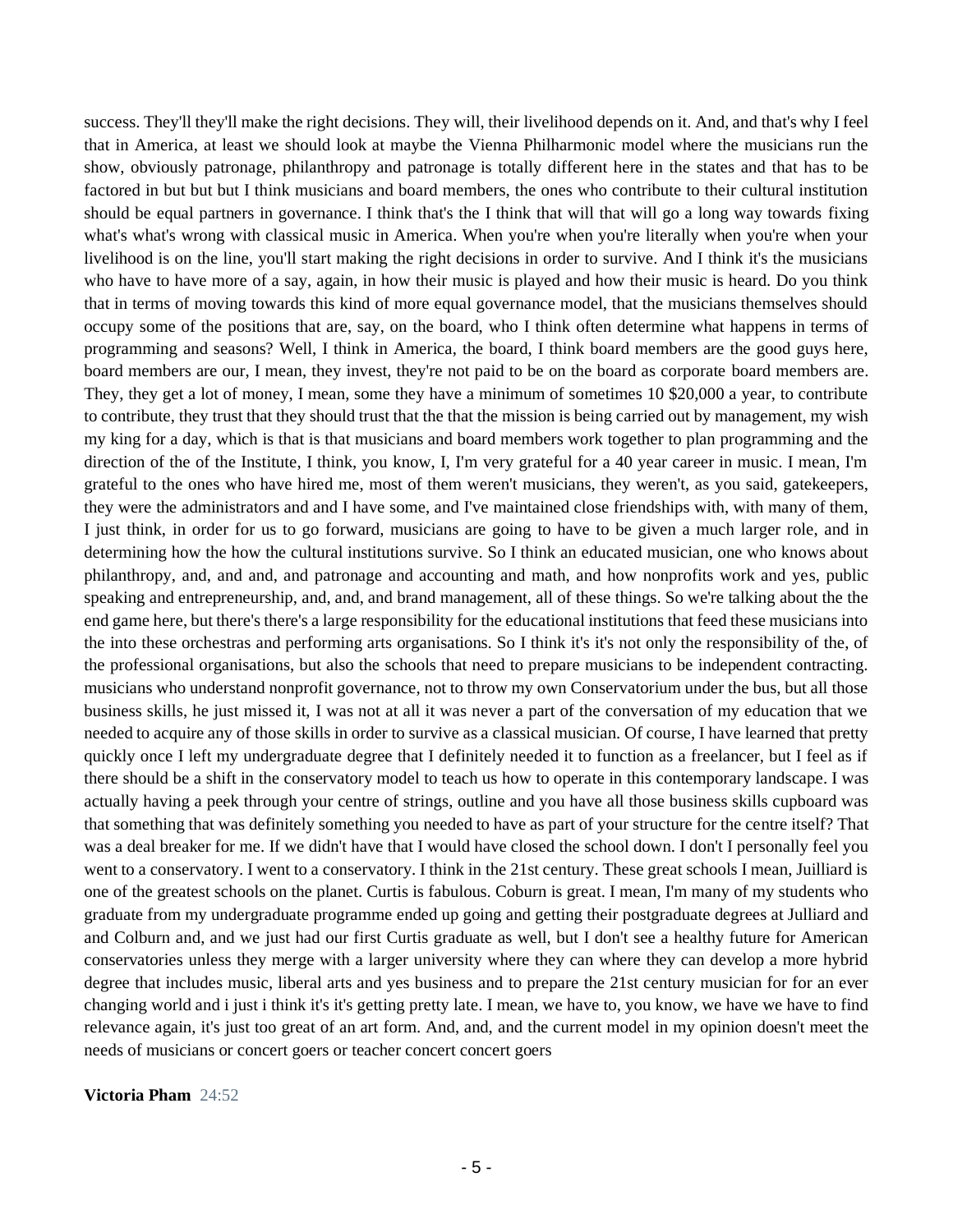that we need to think well holistically in terms of education and access

#### **Robert McDuffie** 24:58

holistically you Guess the business component is crucial. It's just crucial my my students, so I have an undergraduate Institute at Mercer University in my hometown and Macon, Georgia and and we tap into the, to the university orbit we, we have lawyers teach contract law and dispute resolution, we connect with the business school on the accounting and the brand management and marketing and, and those things and yes, liberal arts for philosophy and, and reading religion, whatever I mean, it's certainly need a complete, I think musician. My beef is with the schools and music and universities. That's, I think there's too much music. I mean, there's there's there's time for independent self study for musicians. I mean, if you want to, if you really love your art, I mean, you're going to you're curious enough, if you're curious, curious enough to learn the music, you'll be curious to understand the history behind the music. So I think there's some secondary courses and music schools that can be deleted secondary piano, I mean, if you can't play piano, by the time you get to college, you're not gonna play piano. So take a business course instead. Or, anyway, I just, and they're not the degree that that we're offering at our university is a Bachelor of Music with electives in business. That's the title of the degree. And these electives are actually requirements. And I believe it's the first of its kind in the country. And, and I just feel that as great as Juilliard is, and Curtis and Coburn, and those standalone conservatories, if they don't, if they don't merge, and, and, and provide the same kind of degree, I don't want to, you know, sound so self aggrandizing here, but I think we've I think we've found the right formula. And and I hope that for the sake of us all, I hope that that these conservatories take a real hard look at the I think the disservice 1000s 1000s of graduates from schools of music a year. And it's just not that they just it's just not the work out there for them. So this this empty promise have come to us and will, will make it possible for you to have that great career you've always wanted. That's, that's false advertising.

#### **Victoria Pham** 27:56

Well, I can say having come from a conservatory that I wasn't given the tools to equip myself for you know, for working as a freelancer, there was no aid, no one talked about how to get grants written or no one talked to us about funding or basic things you need to survive as an artist, especially when you're by yourself. So congratulations, because it's the first degree of its kind I've seen anywhere in Australia, Europe or the UK or the US. So I think it's going to make a real difference.

#### **Robert McDuffie** 28:22

Thank you. Thank you. We're Fingers crossed. And I think if we look at the the smaller collectives the music collectives out there. Brooklyn writer, you have the Knights yo yo Ma's Silk Road. I think there's a group out of Chicago called fifth house. There's the this Orpheus standalone Chamber Orchestra here. They're self governing organisations. Yes, smaller, and not as much, not as many layers. But But I think that's a good start for the larger Institute's institutions to, you know, to observe.

# **VP: For our first intermission is Mike Mills' concerto for violin, rock band and string orchestra. This recording is from 2016 featuring Robert as the soloist.**

#### **Victoria Pham** 29:04

In fact, I remember going to see a collective from America who toured in Australia A number of years ago. Why music from from New York, that was so incredible. And, and then they're also self governing. And in fact, with them, I was having a conversation with Nadia Sirota afterwards and she the entire conversation was about how to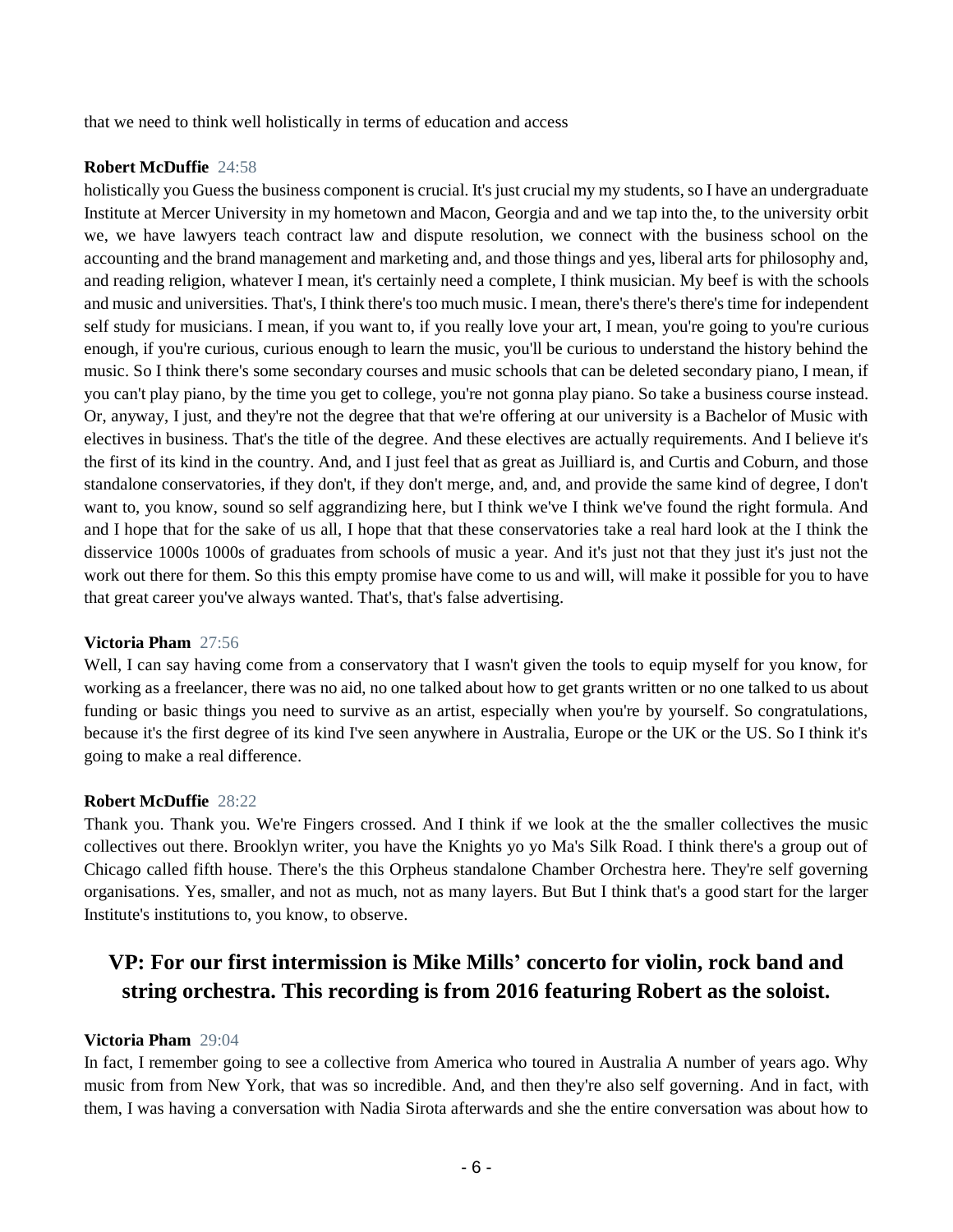acquire grant grants and funding and that was something that was the first conversation anyone had ever had with me about that.

# **Robert McDuffie** 29:29

Yeah, grant funding philanthropy, especially in America, I mean, you know, with the government makes it possible to support the arts with with, you know, these tax laws, tax deductions. But the, the Gilded Age philanthropist of the early 20th century, Carnegie Frick, Vanderbilt, those guys. They've been replaced by Jeff Bezos and Bill Gates and and those guys Besides going up out into space, they, you know, they gates himself cares about world health. And God bless him. I mean, you know, he's more interested in mosquito nets and building a new concert hall and God bless him. But on the other hand, there's a part of me that says we don't deserve his money because we don't have our house in order.

#### 30:25

Um,

# **Robert McDuffie** 30:27

but it's it's really about tools and relationships, when it comes down to it, I think there are. In my experience, I've found that that benefactors patrons respond to a sincere appeal. And if they hear it from the artists themselves, instead of some paid Harvard MBA development person. It's so much more meaningful, and I think you'll have a greater chance of success. Even if it's a little awkward. It's still sincere as your music making should be. So So I think it's a board members are busy, these not they had their own jobs, they have their own companies to run, they just want to be if they're if they feel the institution is in the right direction. And and, and if it's musicians who decide their own, on future. To me, that's the that's that's something that board members respond to that certainly, in my experience with the school that I created, and also the the, that I created with many supporters, I couldn't have done it myself. I don't want to sound like I did it, but and also the festival in Italy. I certainly found found out from that experience.

#### **Victoria Pham** 31:51

I'm curious in terms of this idea of reforming how certain institutions work. If you're someone who is in an orchestra, and you've been in your chair for a while and you hoping to change the face of the orchestra by being more inclusive with the musicians? How would you practically broach that topic? With the management level without seeming confrontational?

#### **Robert McDuffie** 32:14

Right? Well, every every orchestra has its own DNA, every community is has their own, you know, personality. With I personally think that we could somehow get smaller, not regional orchestras, but professional orchestras in America, in places like Charlotte or Richmond, or to sign those size orchestras if they, if they just give it a shot, and change the model, and, and assign administrative duties to musicians. Because these are not 52 week, orchestras. In fact, they're very few of those left. In America. Maybe we can start a model with a smaller staff, a smaller, a smaller orchestra. I think if the New York Philharmonic musician just goes into this list change, you know, let's change everything. I mean, this is a, this is going to take a generation or two, I think, to change. And as I said before, it starts with this with the music schools, and the conservatories, they have got to do their part because if you don't have educated musicians, then you're not going to have the change that is needed.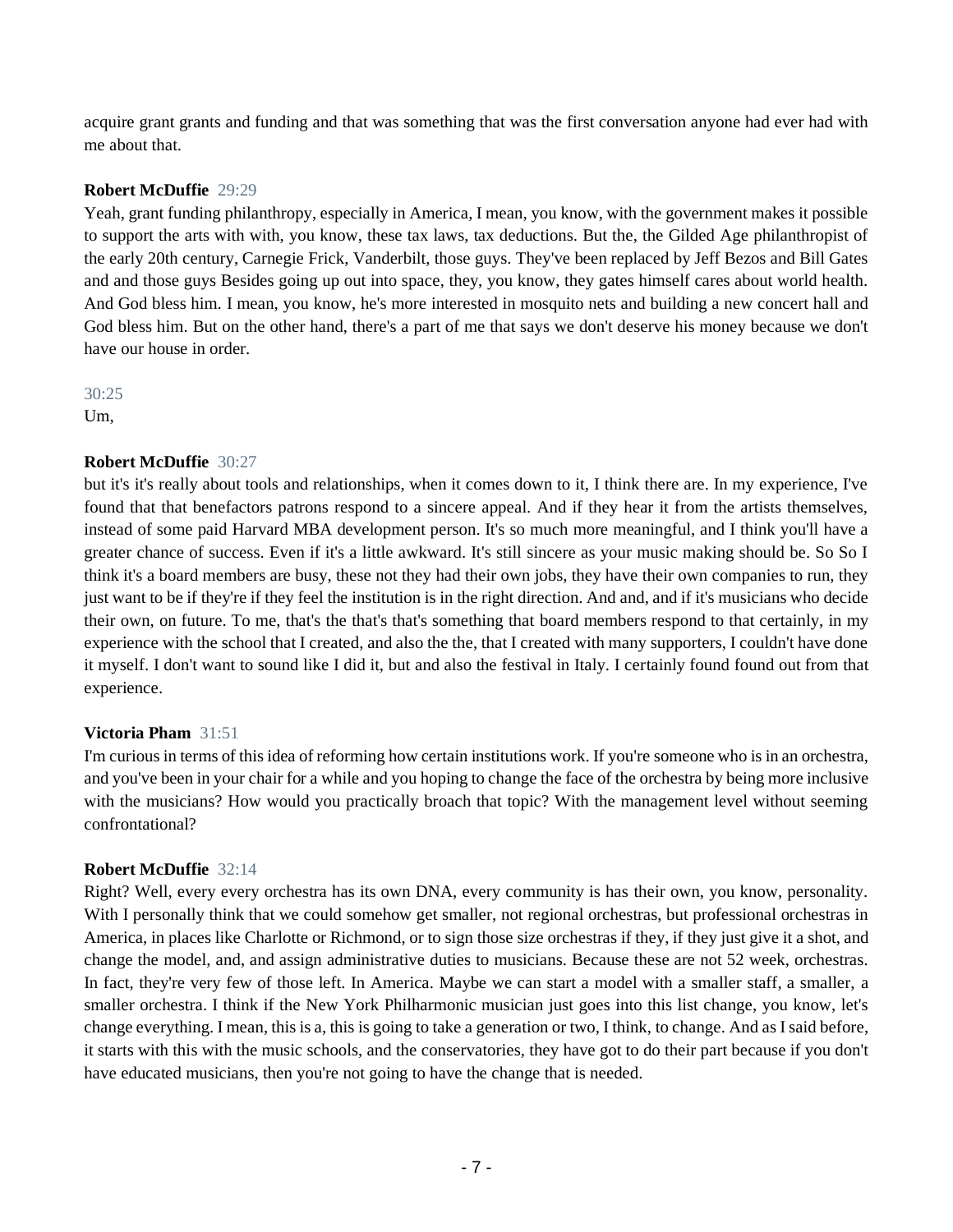#### Victoria Pham 33:36

Know what was actually lacking when I was at the Conservatorium was was this idea of critical thinking beyond musical history and into the making. So we did a lot of music history, and that was what replaced humanities or access to liberal arts subjects. It was just music history. And it was so analytical in terms of its focus on harmony and pitch and technique, but that historical focus was sort of misplaced to an extent that we forgot that we had to relate to an audience and that we had the duty to relate to an audience and a contemporary one. So I'm really hoping that that does change as well.

#### **Robert McDuffie** 34:06

Let's take it even. Let's take it even farther back. I think it needs to start with the community art schools, that's where you're going to find your, your brown and black musicians in those in those schools in the inner cities. And there's such a thirst I was on the board of the Harlem School of the Arts for 10 years. That that is a magical, magical place. Those community art schools need to be lifted up and funded and supported. The schools of music, I believe have got to change their degrees. I personally feel that even though I'm part of a School of Music at my university, and I'm proud of every everyone there, I don't think a university should even have a school of music. I think the I think there should be obviously music training, but they're just too many music courses and in the university, you may And music history. I you know, I've gotten a lot of pushback on this, but my Lord, you know, music history is usually taught by, oh my gosh, I'm gonna get a lot of flack for this talk, you know, taught by a new professor who has, you know, a passion for I don't know, Cambodian percussion instruments or something, and you have to, you know, you have to just spend your whole semester and send it. But if you're learning late Beethoven quartets, I mean, that's what you should be. I mean, that's what you should be learning and on your, you know, on your own time, I just, you mentioned harmony and pitch, those are important, those need to be taught, I believe, I mean, you have to be, I think, theory unselfish, or, or essential. But, but when you get into the, I don't know, it's, it's, um, it's, it's, it's, it's a, it's a heavy lift, this, this whole thing is going to be a heavy lift. And because I, when, when I started the school in the university, I mean, I just been playing concerts as a soloist for 30 years, I didn't, I didn't know how a university worked. And the turf battles, I mean, if I had known how University work, that would have been too scared to start the school, I was so naive. And that's, I think, the reason we were successful, because I just couldn't believe that there were these kind of these these obstacles. So anyway, my own as I said, my king for a day, my own my own feeling is that I think the music department should probably be part part of either a liberal arts school or even the business school. And, and go and go from there. And, and teach and educate musicians for their professional part of their of their lives, and let the musicians with that knowledge, change the culture of symphony orchestras, because when only 2% of all albums are classical, you know, there's a problem. So So, so I think that, again, the main decisions about survival and classical music had to come from the musicians themselves.

#### **Victoria Pham** 37:14

So do you think in terms of maintaining an audience and the traditional demographic our of our audience being kind of, in their late 60s, to mid 70s, that should change also kind of from the Community Arts route?

#### **Robert McDuffie** 37:28

Yeah, um, I'll just give you again, this is I'll give you an example of what we're doing at our school. And in the, I mean, I grew up in making, I live in New York, but I still talk as if I'm from making so I may say, in my hometown of Macon. We're going to give the shot of their four concerts a year it's it's the Centre for strings, and the principal wind and brass players of the Atlanta Symphony, who were the orchestral mentors for, for my students. It's it's kind of a an Uber Chamber Orchestra. 3940 you know, 40 people. So it's a perfect orchestra for you know, Beethoven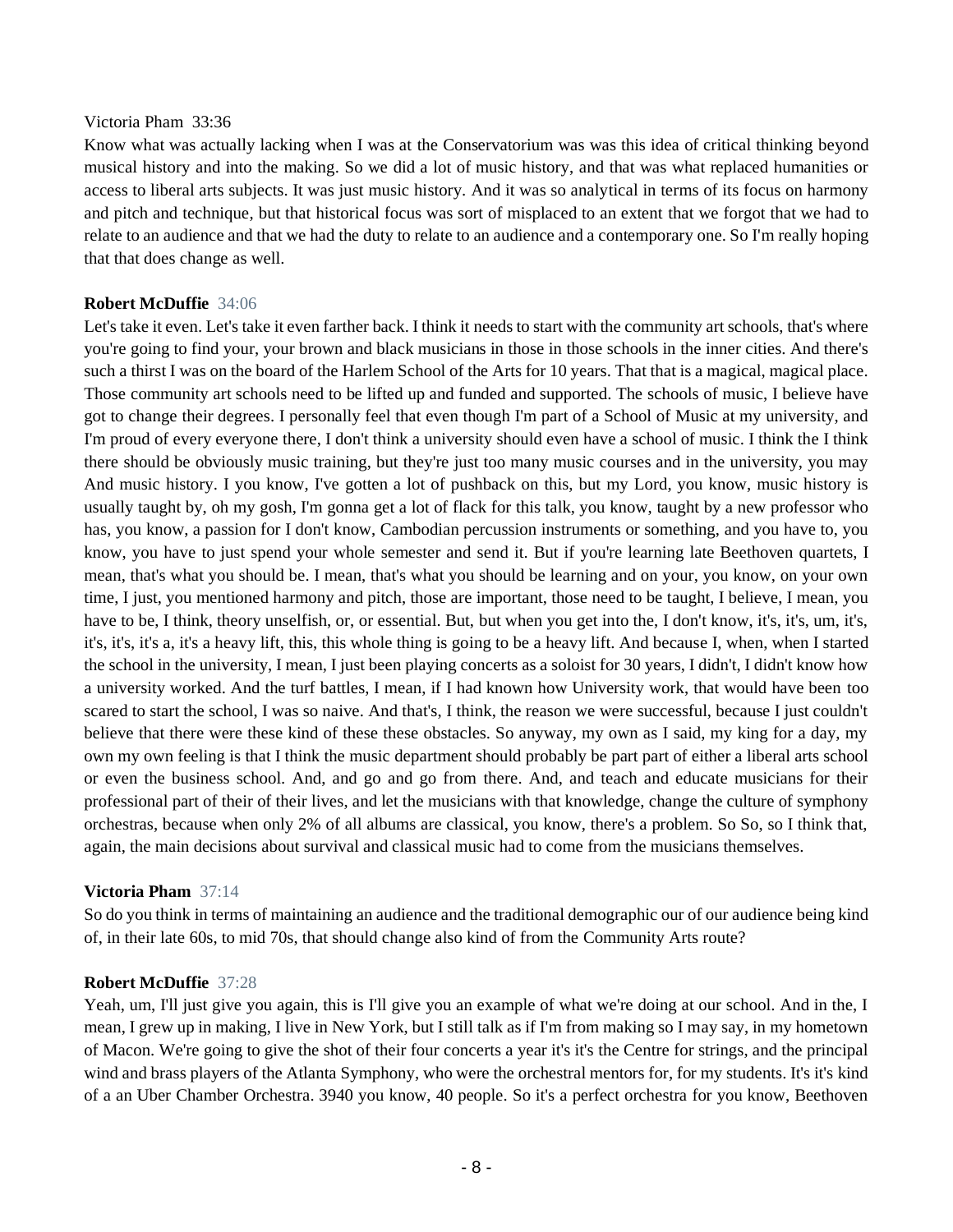symphonies for Mozart for hyden. Even Stravinsky and rebel. We're doing for copiah classical Symphony. But every concert will, will feature either a conductor composer or soloist of colour, and making is a 65%. African American town. If we only play, you know, music of white guys. I mean, really, that's just not, that's just not sustainable. So the great Otis Redding, grew up in my hometown, and his family has continued his legacy with a foundation with young songwriters. So our opening concert is featuring young African American songwriter performers performing their own music arranged for Symphony Orchestra. We've invited a local hip hop artist to come. And he has worked with a great arranger on on a piece that he wrote, I just gave him two conditions. I said, if you don't mind, just make it hopeful and no foul language, if you don't mind. And he said, Oh, absolutely. But it's, it's just so great. We're doing that. There's a gospel choir and part of a large African American mega church in Macon. We're supporting them and there'll be they'll be presenting their music as well. So we think that we're setting a good example and we know that we're going to have a diverse audience. We know that and because, because they're because of their environment and and that's exciting. So there'll be Hearing procopius for the first time and cheering on their own, you know, their own family members and, and, and their own musical role models. So I think it's Yeah, I mean, I think I think that's just, that's just something we can do. That's something we have the power to do. And, and again, is this, I want my students to see that and see the difference that it makes. And, and for them to carry that through in their professional lives.

#### **Victoria Pham** 40:35

To have more agency over the programming and what difference music can make.

# **Robert McDuffie** 40:40

Right, and, and I, for some reason we offering the one contemporary piece on a classical music programme is it's akin to eating your broccoli. It's gotten that Well, my gosh, we have to sit through this before we get to the Beethoven symphony. I mean, that has to change as well. And that that goes back to my don't ever punish the audience.

41:07

mantra

#### **Victoria Pham** 41:09

thanks to the avant garde movement of the 70s.

#### **Robert McDuffie** 41:13

Right, and I was I got caught up in that. I mean, I played Yeah, I used to play a lot of Elliott Carter actually respect Elliott Carter a lot. I think there's the there's a place for Elliott Carter's music. I don't I don't think it's for the wider public. But that's my own opinion. But they're certainly Elliott Carter fans out there and contemporary fans. And we'll make that specific, you know, specific to that, to that group.

# **Victoria Pham** 41:45

What's interesting is thinking about modern American music, as someone who didn't train in America or is American, I seem to have learnt a lot of contemporary American music as a signal of contemporary classical music in general. For example, Steve Reich and Philip Glass, john Galliano, and Gosh, I'm running out of names, and even Bernstein, it was kind of a representation from when I was studying in a conservatory of what could happen with contemporary music. And would you say that's down to an entire culture of commissioning during those periods and continually commissioning now?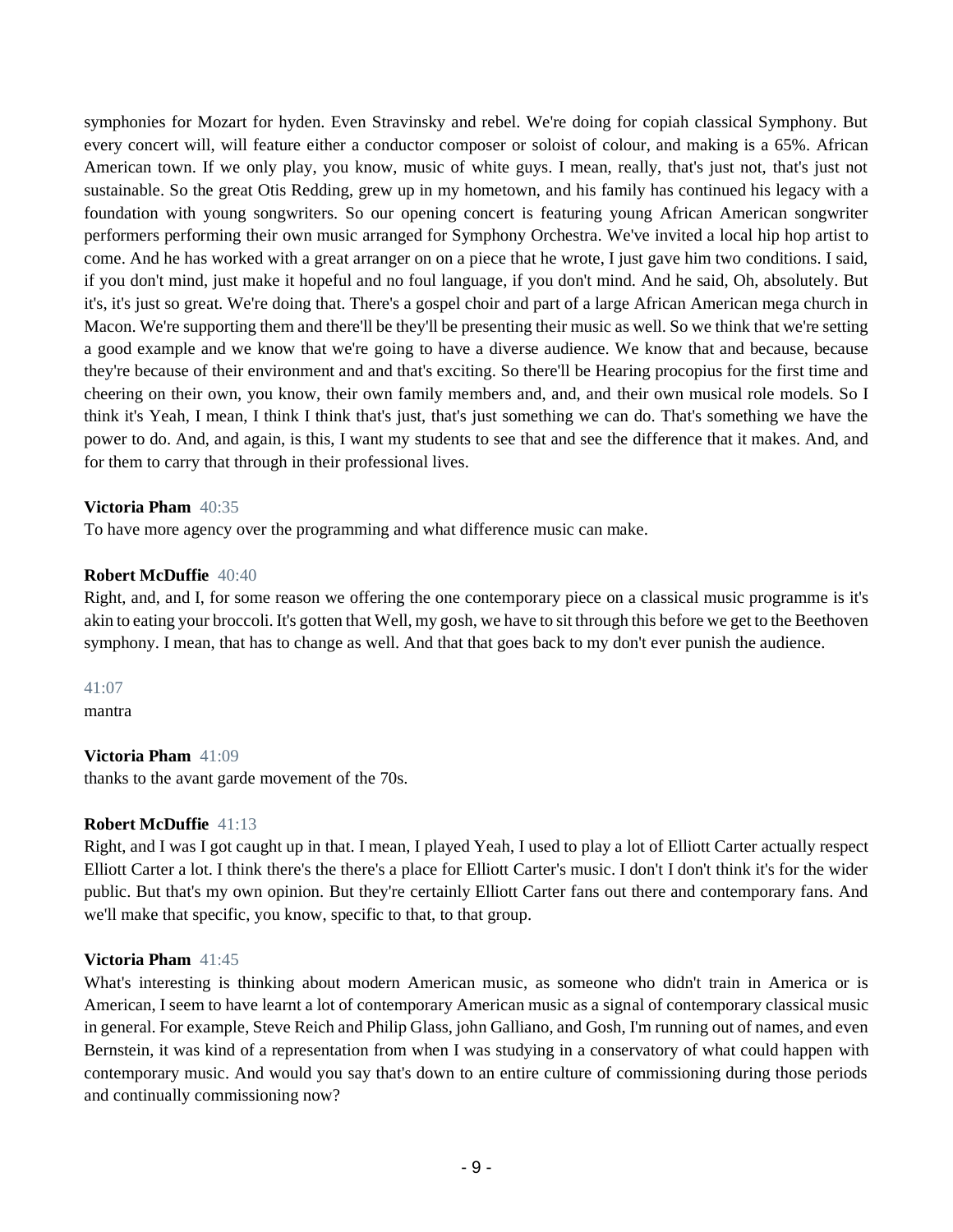#### **Robert McDuffie** 42:19

Will you just name for the greatest composers in American history? And again, that goes to their great because they, they, they connected with a larger, listening public through recordings or orchestral performances and yes, commissions, obviously, we're, you know, we're huge. Just on a personal note, I I was a very cocky kid at Juilliard. I was concert master the orchestra. I was. All I wanted to do was play Tchaikovsky and Sibelius, and Beethoven and Brahms. That's all I wanted to do. But there was a competition in school, and the required piece was the same your Barber, a violin concerto. And this was in 1980. So I was I was 21. And barber. The concern was not well known then at all when I think it was one recording out of that, and Isaac started reporting and I, I'd never I'd never heard it. I just asked a friend how it ended. And he said, It is with great excitement. Oh, good. I'm gonna learn it because I want the applause. You know, I was that kind of just really just cocky attitude, but once I started learning the piece, that was something I realised that it was a genuine attempt at beauty and it was something that was speaking to me and I started feeling very American, and very proud. And, and I kind of changed my whole you know, my whole outlook. And so I entered the competition and I won it. And the American composer David diamond had heard the final round and he asked if I could go to Samuel barbers home and play it for him. Barbara was still alive at the time and was dying of melanoma. Well, I'll tell you, that's that that evening changed my life playing a masterpiece for the Creator, the person that for the master actually, truly changed my life. I realised my role as a musician immediately and, and that was to be a messenger of great art. And and that that piece became the violin concerto has become one of the most recorded pieces now but because of that, that style of American music and then even shifting into Philip Glass. Those pieces spoke to me and that's why I've been promoting those pieces over the last, you know, several decades in order to. I mean, when an audience experiences I think a musician who is in love with the music is playing, there's something special. So again, just this goes back to what we were saying earlier is that I just don't want to commission composers just for the sake of doing it, they have to speak to me and then the audiences will hopefully experience my love for the for the work.

# **VP: For our second intermission also features Robert as the solo violinist. This excerpt is taken from a work Robert had commissioned for him from eminent composer Philip Glass'. This is taken from the Third Movement of Glass' second violin concerto: "The American Four Seasons" recorded here by the London Philharmonic Orchestra and conducted by Marin Alsop.**

#### **Victoria Pham** 45:32

Do you think there are any methods in which that kind of ecosystem of collaboration will sort of like collaboration in which you get to engage with a living composer in order to create a new work could be adopted at a at a wider scale?

#### **Robert McDuffie** 45:46

would hope so? Of course, it is a very, it's, you know, it's a personal interaction. And but when you go to somebody who's famous is Philip Glass, I mean, it took me seven years to get him to, to write his Concerto for me, the American four seasons. I mean, it was, but I was just determined. I was I was just absolutely determined to get him to. To write that, of course, he didn't need my support. He was already, you know, Philip Glass when I asked him to, to do that. But I do think that the there have been a lot of relationships started in early years that that, you know, that grew. And, yes, I mean, I think musicians have got to be curious. And if they don't, if they just, they just stay tied to the standard canon of classical music, then then everybody suffers.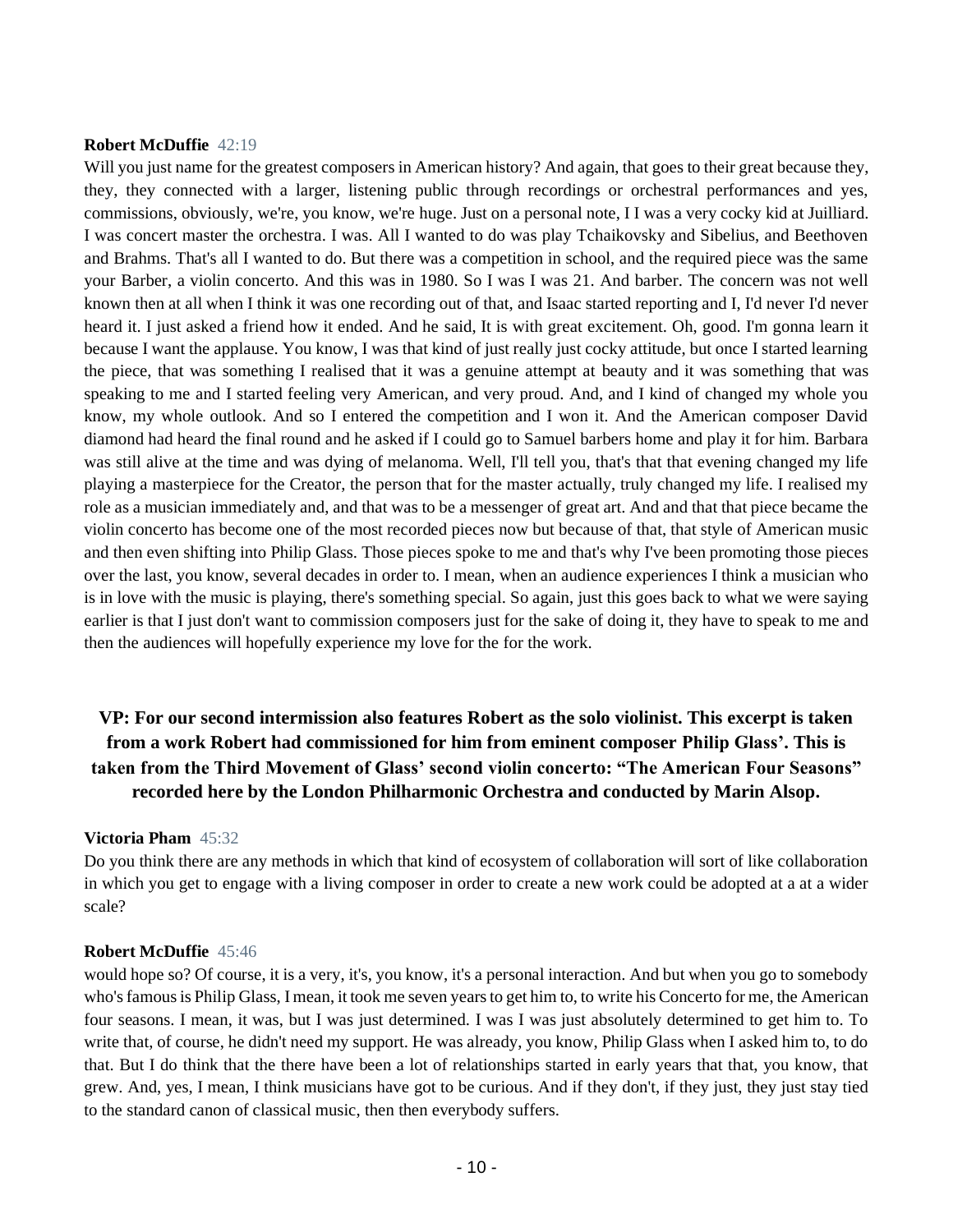#### **Victoria Pham** 46:40

Do you think the orchestral model kind of encourages the opposite of creativity? What a great question. Yes.

#### **Robert McDuffie** 46:52

Yeah. I think I think some so much has to change. I think. I think concerts have to be shorter. They have to be the different time of day. There should be no intermission. I mean, there. Yeah. It's just, we're about coming. We're way behind the larger culture here. So yeah, I think the overture concerto intermission Symphony. I mean, that worked sometimes, and they can work a few times a year, but 5050 weeks a year, I don't think so.

#### **Victoria Pham** 47:28

It's exhausting for the orchestral members as well having to churn out that much music. I know,

## **Robert McDuffie** 47:32

in New York. You got the New York Philharmonic, one of the great orchestras in the world. They play a new programme every week. Meanwhile, down the street at Carnegie Hall, you've got Cleveland, Philadelphia, Berlin, Vienna, playing after weeks of preparation. And they are so ready. And at the top of their game, where the Philharmonic is just trying to learn new notes three days before the concert. So there's this this chip on chip on their shoulder, I think their collective sober. Knowing that just 10 blocks down down the road, there's a much better prepared, you know, orchestra. So you've got that they're playing a different programme every week. And yeah, I mean, I just I think extreme radical changes should be made.

#### **Victoria Pham** 48:22

Actually, I feel like I was quite naive. I moved to the UK about two years ago, I moved to London, because my partner is an orchestral musician. And he moved to London, and it was the place we were always told, oh, it's the place to be if you're an orchestral musician, if you make it through London, you'll be you'll be fine. I didn't really understand what that meant, because I trained as a composer, so that was out of my depth. Then I realised when we moved here, what that actually meant. There are five main orchestras in one city. Only half of their members are permanent staff. So if you're a new musician, you get hung up on the day, you have one rehearsal, and then you perform at night. And it's just this cycle of kind of being moved between these five orchestras all the time, which is totally unhealthy and anti art making. So I didn't realise that it was such a culture where there was just no preparation for anyone and as a result, very little musicality if you're a young musician, and they're underpaid. Yes, actually, only two of the orchestra's have a salary. And I had no idea that that was the case either. So mildly upsetting uncovering.

#### **Robert McDuffie** 49:22

Yeah, I mean, I can't speak personally, I'm an I've played in London, but I haven't. And I have such respect for those musicians over there. Oh, my lord. But, but I can see I mean, I can see a solution for the American problem. I can see it I don't know if it's ever going to be done, but I can see a solution. And what is the solution if I can ask different structure and orchestral governance, where instead of board management, and then at the bottom musicians, that is musicians and boards together as equal partners, running the show, and to the extent that there are administrators that they answer to the musicians and to the board members. That will work. I know that will work. But those musicians have got to be educated musicians. And that brings me back to the schools and their responsibility.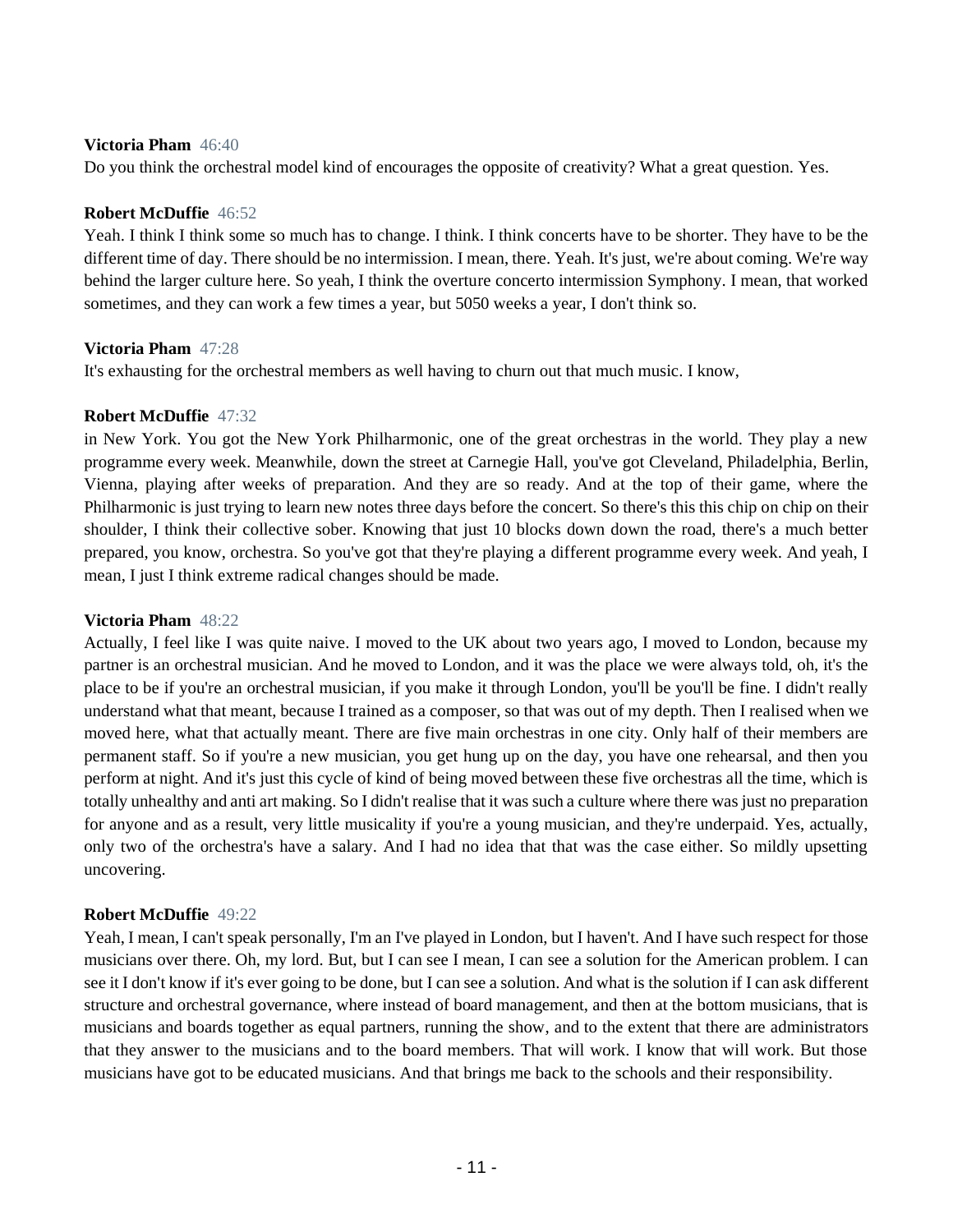#### **Victoria Pham** 50:27

Yes, there just needs to be a different cultural ecosystem change to make this healthier for everybody.

#### **Robert McDuffie** 50:34

We're kind of in a rut. But there are pockets of amazing excitement. I mean, you know, you mentioned why music and I mean, there's some amazing, amazing groups out there and the talent coming out of the conservatory talent, it's just mind bending. So, you know, in crutchy, Amala, DITA

#### **Victoria Pham** 51:02

will cross our fingers. Indeed, and there's always hope of a few more questions, while you're just kind of relates to the point you were just making, what I suggest to some music management people, or some board members that there could be some slight reformation or introducing new new people, new voices, or new music and kind of altering how things are taught. I'm always met with the argument that it it's not economically viable for any change to happen, and that the traditional model is the only one that's sustainable. What would you say to the argument of it not being economically safe?

#### **Robert McDuffie** 51:39

Well, it's not economically, economically safe now. I mean, it's if you look at the bankruptcies of American orchestras of the past 15 years. I mean, I think that's an intellectually lazy response. Yes. That's not that's not the case at all.

#### **Victoria Pham** 52:02

I think there might be a tendency to because something seems conservative, we presume that it's economically safe, even if that isn't reality.

#### **Robert McDuffie** 52:11

Right. I mean, I think we I just, I just think a little smaller, smaller venues, little downsizing, but more of that, that makes sense to spread that out. And, and, and, and I'm hopeful, and I, you know, hope there's some very intrepid people out there in the, in our business, even on the management side. I don't want to diss them, you know, hold I just think that in this, I just think they can they want to leave an institution, they can do it, the musicians are stuck. They can they can hop from one institution to another. These systems are there, they've committed they're invested. So I mean, there are, you know, we need to put a lot of really good minds together, and, and can go forward. I personally, you know, I just feel that the the end game of mine, you know, this this new management model, with with symphony orchestras can't just happen in the symphonic world, it has to, there has to be partnership with, with the universities that in the schools of music and conservatories, who produce the musicians.

#### **Victoria Pham** 53:40

Do you think integrating elements of kind of digital interfaces and introducing classical music in more kind of digitally innovative ways is something that will emerge, particularly these last 12 months? That could be a useful

#### **Robert McDuffie** 53:53

right there were some beautiful there were some beautiful performances weren't there during during COVID the Rotterdam Philharmonic put out something that was pretty amazing. The Met opera gala was fabulous. Absolutely,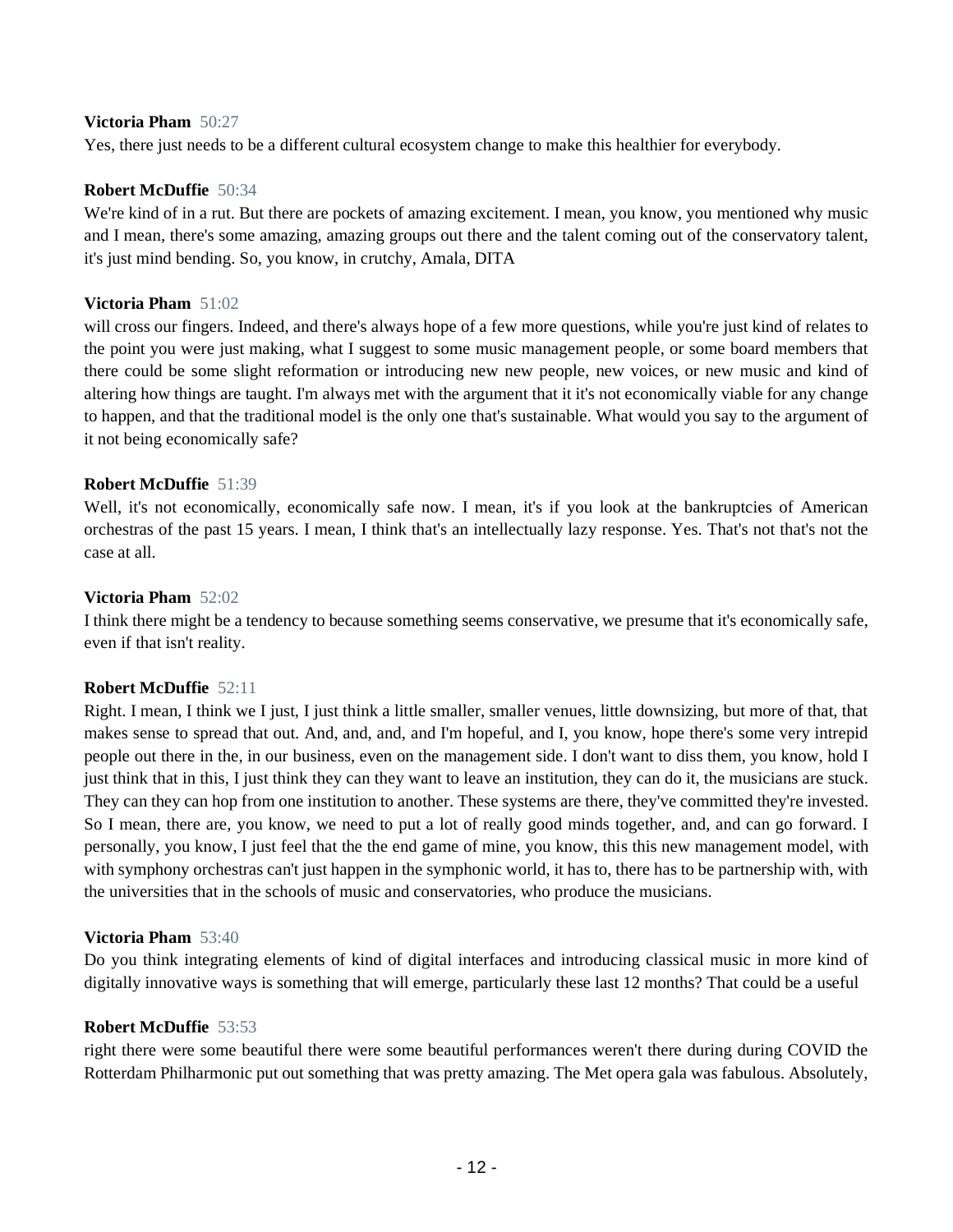yes. Yes, more digital presence. And you can even look at look into digital rights as well to to support you know, just to support your career. So everything has to be it's just moving so fast. And we're just we're just a little behind

#### **Victoria Pham** 54:36

just a little as in digital rights. Do you mean royalties for for the orchestras themselves?

## **Robert McDuffie** 54:42

Or at least individuals? Yes. I mean, just just just so the musicians know what they're talking about.

# **Victoria Pham** 54:49

Okay. I see. That hadn't occurred to me, I'd only put on a number of small online concepts and I that meant learning about what a video licence meant and what A sync licence meant I had never encountered that before, before the pandemic. So, yes, a lot to learn. I actually just have one final question, which is, do you have any advice for up and coming music makers?

# **Robert McDuffie** 55:20

as well, I mean, stay true to your to your artistic self stay true to your own, you know, musical DNA. Don't try to be someone you're not. I learned from experience trying to do things others were doing. Maybe playing music God didn't love or so that that's number one, be self aware. And if you haven't taken any of these courses, I mentioned, go audit some courses. And at least get a you know, get a feel, if you're in me. I mean, if you're in New York, this NYU has a great music business programme, if you can, some some way. I know the head of it. So if anybody wants to get in, just give me a call and go to the Um, but yeah, one I think being self aware is the most important advice, right? All you know, right off the bat, and from there, just just Also be aware of the world around you the business you're in. And, but realise that you're a musician first. And, and if and if you want to keep making music, then there's some, there's some things you're just gonna have to do. That's and that's have the knowledge to build a career. And so yeah, we then if you're still in school, talk to your dean or your teacher about, about about taking courses and professional branding and management and marketing. accounting is huge, as my wife said, she cried every, every day she took accounting is incredibly tedious and painful. But, but I think that's hugely important in this, you know, in this world of ours.

#### **Victoria Pham** 57:27

And then just learning how to manage your time and actually being aware of what you have access to and help in terms of, you know, structures and money and things like that. It's it's a big one.

#### **Robert McDuffie** 57:39

Right? And don't be afraid to ask for money. Yes, don't be afraid to ask for money. I mean, the worst that can happen is if someone says no. But again, if you have a if you have a project that you believe in, because as I've learned through experience, and I've had, you know, I've had rejections, but but I found, as I said, earlier, people respond to a sincere and honest message. And, and you just never know. So don't be afraid to ask for money.

# **Victoria Pham** 58:17

That's really good advice actually.

# **Robert McDuffie** 58:18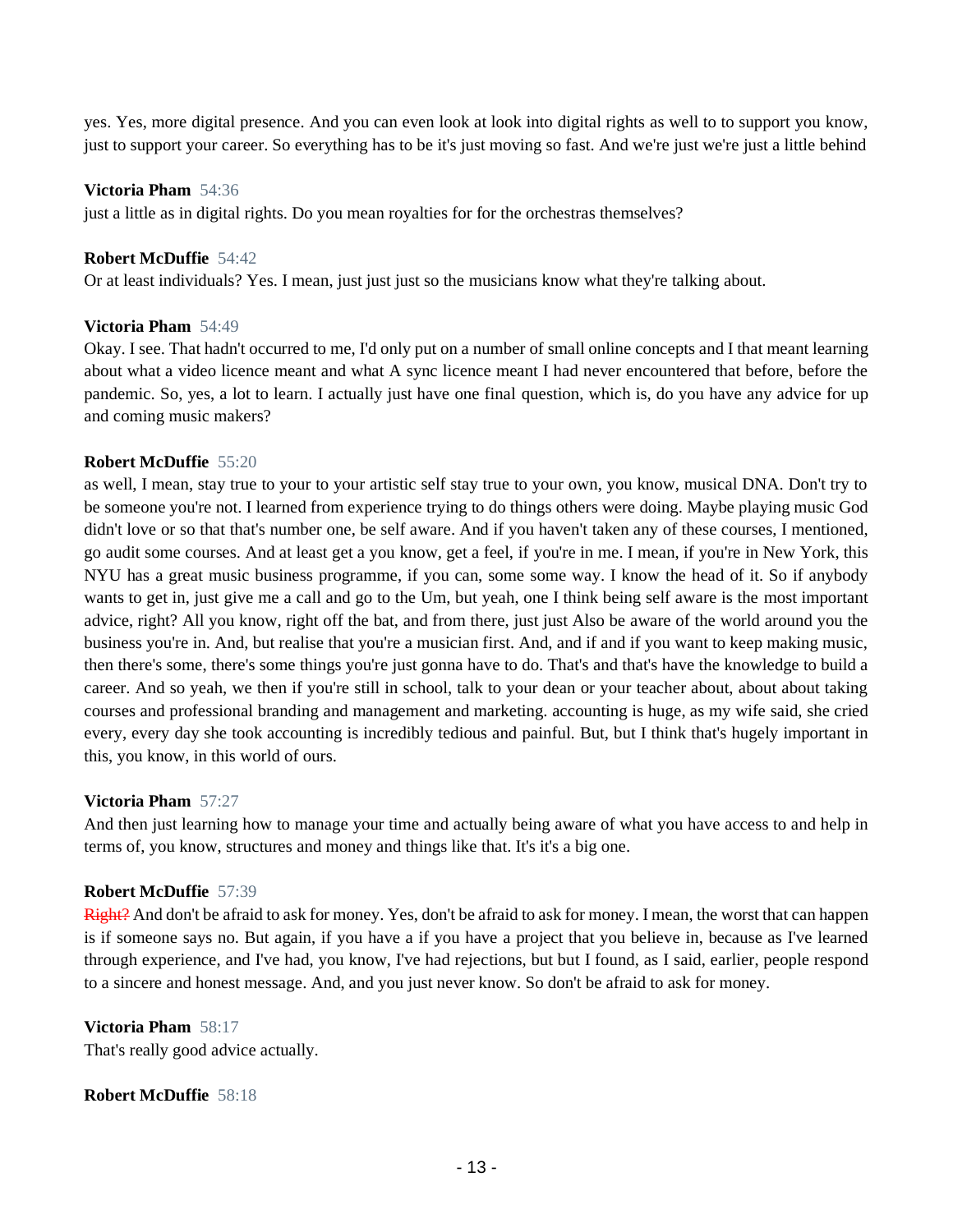Actually, I do have one quick part of my just want to tell you about my entrepreneurship class that I teach every other year with the final exam, is that every student asks for up to \$500 from a local business person. And, and we go through the whole semester, just preparing that, that pitch, and to make it as personal and natural, as you know, as possible. And I've told the business people look, if you don't like it, don't get on set, don't give them any money. Just this is their exam. This is their final exam. And I mean, it's, it's, it's, it's an awkward part of our of our world, but it's something that we have to know how to do.

# **Victoria Pham** 59:04

It is. And also I know, there were a lot of people who are uncomfortable when it comes to talking about money in general, but just kind of get over it at some point, because you need it to live. I don't know if this is helpful to anyone who's listening to the podcast, because I'm much more inexperienced than you are. But I think in my whole life of working as a composer, which is not very long, but seven years in terms of the length of the career, I think I've written about 450 grants, of which, yeah, which only like 30 were successful, but you only you know, you need one to be successful to start to make your work. Also it's such a huge failure rate and at the beginning, for a few years, that failure rate was at 100%. But I think you just need the conviction to believe in you art or the people that you're working with to make it happen. So in terms of a rate of how much rejection I've had, there's been a lot, but I wouldn't have it any other way.

# **Robert McDuffie** 59:52

Well, best of luck to you. Again, if you sounds like You're doing all the right things. And congratulations.

#### **Victoria Pham** 1:00:04

Thank you. Oh, we'll see where it goes. Thank you so much, again for taking the time to speak with me about my range of odd questions or maybe didn't flow that well together.

#### RD: You were fabulous.

VP: Thank you so much. I really appreciate it. It's been a whirlwind of a conversation and I've certainly learned a lot about the where music should, can, needs to go. To everyone listening, information about Robert, his work and the Robert McDuffie center for strings is available to check out in the description and the transcript, I urge everyone to check them out and consider the possibility of self-governance, musical; autonomy and integrating the arts with business. Thank you for listening and catch you all next time!